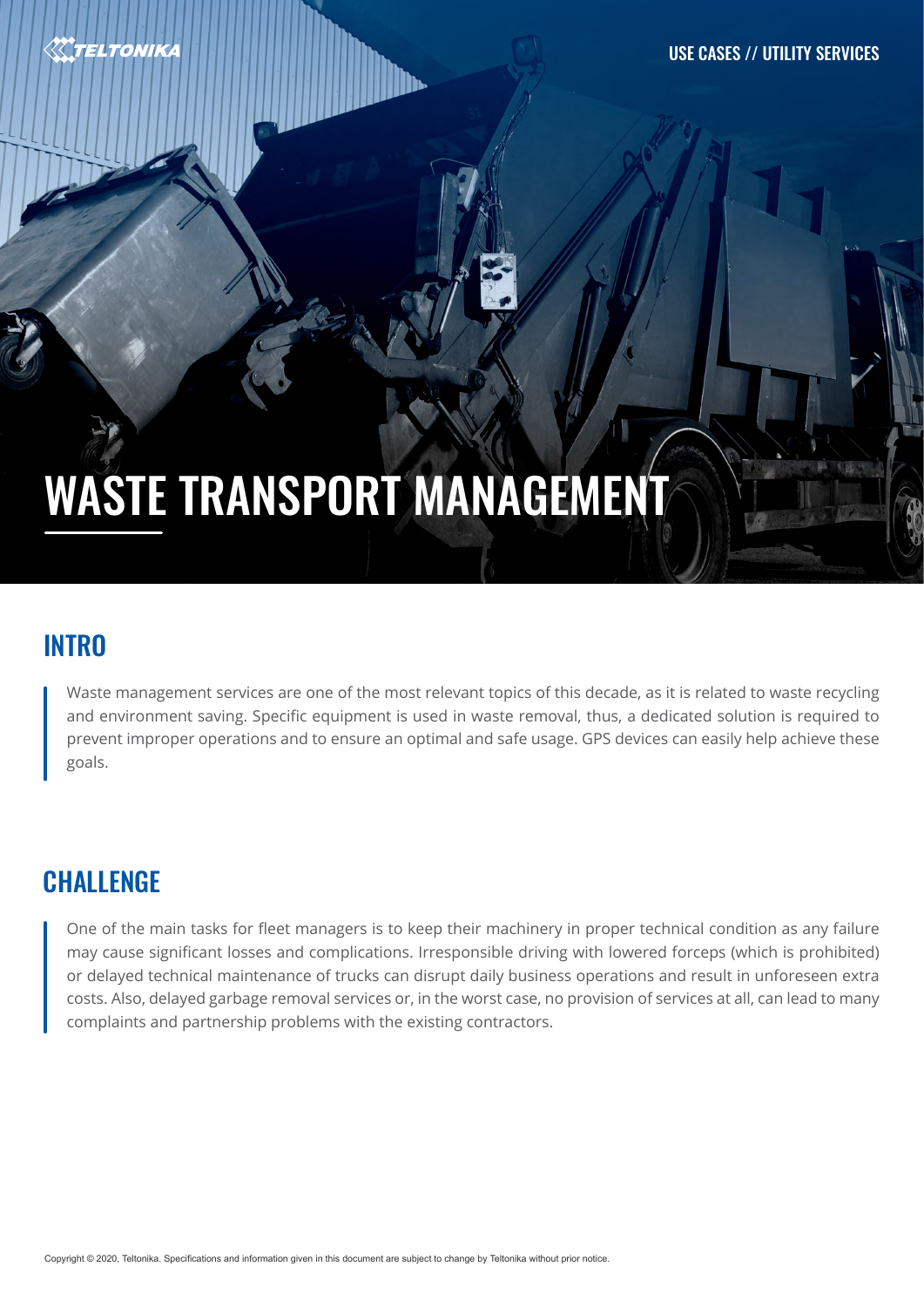

#### SOLUTION

Teltonika Professional GPS trackers, such as [FMB640](https://teltonika-gps.com/product/fmb640/) (2G), [FMC640](https://teltonika-gps.com/product/fmc640/) (4G with fallback to 3G and 2G) or [FMM640](https://teltonika-gps.com/product/fmm640/) (LTE CAT M1 with fallback to 2G) are the most accurate devices for tracking heavy duty vehicles in the most demanding and complex use cases.

Our Professional trackers **support FMS data reading** allowing to read a variety of vehicle's **on-board information** via **Protocol J1939** including axle load data, RPM, engine hours and more. FMC640 tracker has a special **SAE J1708** port which is used to read vehicle's fuel level and fuel consumption on particular types of vehicles. Besides, our Professional trackers have a functionality to read and support any **3rd party additional sensors**, for example, sensors connected via RS-232 and RS-485 interfaces or even custom CAN sensors used for any special and complex needs.

For better optimization of fleet operations, with the help of FMS data, you can monitor the load of rear axis, meaning it is possible to observe the weight of the waste uploaded into the truck and the locations where services are needed most. According to these statistics, **the owner can optimize the routes and reschedule trucks loading/servicing more effectively.**

Teltonika GPS trackers can receive data to **prevent unsafe behavior**, like driving with lowered forceps (which is prohibited), RPM, over-speeding, harsh cornering or braking. As a result, i**t reduces fuel consumption** and **vehicle service costs**, and keeps vehicles chassis, brakes and other crucial parts in proper condition for a longer time.

**Driver identification** is the most accurate option to record which driver operated the garbage truck at certain times, as well as to monitor driving behavior during the working hours. The driver's ID is authorized via 1-wire (RFID card or iButton). This functionality can also be used in 'immobilizer' scenario, so that the **engine can start only with ID authorization**.

Besides, every Professional Teltonika GPS tracker **can be connected with Tachograph**. This functionality allows to download DDD files and read live data from tachograph. There are two connection options – the first, as usual, connecting from the end of the tachograph, and the second is **an innovative connection** from the front panel with [TACHO cable](https://teltonika-gps.com/product/tacho-cable/#description). All the collected information is conveniently provided in the [WEB TACHO](https://teltonika-gps.com/product/tachograph-web/) application. **This feature can be used to avoid penalties** from the authorities by monitoring working and rest hours of employees.

We have a solution for **fuel thefts (draining) prevention**. All the FMX640 trackers can be connected to liquid level sensors (LLS) via RS-232 and RS-485 and can read **fuel level sensors data**. The advantage of this feature is that LLS can work without on-board computer and send **LIVE information**. Fleet managers can easily detect which particular vehicle has been drained and when.

Additionally, Professional FMX640 trackers allow you **to monitor whether the garbage truck's container is full or empty** by the axle load data received via J1939. Teltonika tracking devices can **determine whether the truck's tongs are lowered and still in use** or no longer used but still lowered by reading the status of connected digital inputs. This way, it is possible to ensure safe driving and to reduce unforeseen car service costs.